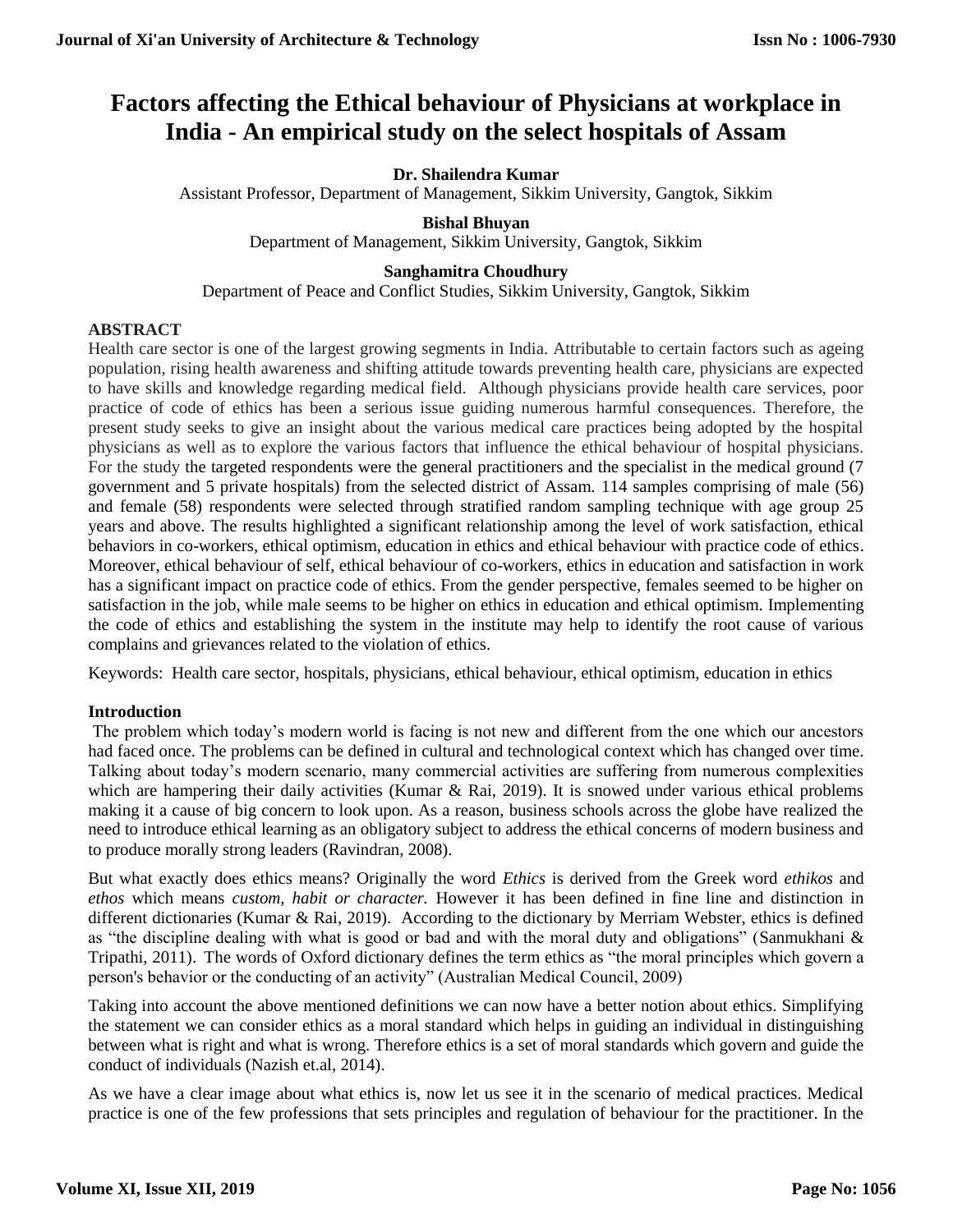earlier period, probably the doctor-patient relationship was paternalistic or oppressive (Biruk et al., 2015). The patient didn't have the authority to take their own decision. But today, perhaps due to advancement of medical science and technology there has been a marvelous impact on the medical practice. People have more knowledge and are well informed about their health condition and practices. As the medical practice is being commercialized, ethics seems to have taken a backseat. Considering the various discrepancies and contradictions in code of conduct especially in the field of medical practices, it is very important for the physicians to understand the significance of the ethical dimensions.

A good medical practice follows a healthy principle which explains the standards of professionalism in following the ethical standards by the medical doctors, professional peers and other health professionals (Baldwin et al., 1998). Although the principles of medical health ethics follow universally accepted fundamentals which are accepted by various countries, yet certain modification and specific interpretation can be suggested based on the existing culture, religious beliefs, social norms, laws of the land, and standards of medical practice in the health system by each countries (Walrond et al., 2006).

There are many negative consequences of not following an ethical code of conduct in a clinical practice. The violation of ethical code and conduct may seriously jeopardize the patient's health and life. According to a study by Plunkett Research Ltd., (2008) and National Priorities Partnership (2008), one key component of rising health care costs is defensive medicine practiced by physicians. Defensive medicine also known as defensive medical decision making, is a situation in which the doctors practice medicines such as diagnosis, treatment or ordering of test, procedures, referrals not to help the patients but to prevent legal actions (Vento et al., 2018). In addition to this, doctors' routinely order tests and procedures that may be unnecessary at times is another related factor. It may lead to weak patient- doctor relationship, deterioration in offering quality service and a higher probability of violence and abuse among the doctors and patients. The American College of Physician Executives reported that in one of their membership surveys, nearly 33% of respondent doctors knew of a doctor who are engaged in unethical practices (Baldwin et al., 1998). Therefore certain administrative and legal measures should be taken on health professionals who are indulged in infringement such as reusing syringe, unnecessary prescription and health care fraud. Ethics plays a vital role in fulfilling moral, legal and basic need in almost all stages of medical practice.

Although physicians provide healthcare services, patients mostly portray dissatisfaction on the services endow to them due to various unhealthy ethical practices adept by the physicians (Truesdell, 2008). Therefore, there can be certain key element which could help in determining the ethical behaviour among the physicians regarding, "How are the doctors trained/educated?", "How the doctors perceive their seniors/coworkers?", or "If the doctors are satisfied with the job or not?

# **Ethical medical practices in India**

Health care sector is one of the leading growing segments in India. Increasing income level, ageing population, rising health awareness and shifting attitude towards preventing health care is expected to enhance demands of health care needs. Due to these factors, physicians are expected to have skills and knowledge regarding medical field. However, practicing ethical behaviour is supposed to take place out of the standard practices.

In Indian medial curriculum ethics was often given little attention and delivered hardly any pages in the textbook of medicine. Students were likely to take in lessons in ethics from the seniors and gain knowledge of own to solve the medical ethical dilemma. Unfortunately, the number of role models in the medical practice has been diminishing as the unethical behaviours have been increasing (Pandya, 2006).

Nonetheless, sparkle of hope has been reflected as there has been an introduction of formal ethical teaching initiated in institutes like St John's Medical College in Bengaluru (Ravindran, 1997) and university like the Rajiv Gandhi University of Health Sciences. Therefore, a blend of exercise has been carried out in the undergraduate medical curriculum by the directive of the Board Inclusion of ethics.

In India the ethical committee to supervise clinical/medical research by Indian Council of Medical Research was published in 1980. The medical Council of India (2011) adopted the Vision 2015 document which puts forward to reform the undergraduate and postgraduate curriculum including the plan to incorporate ethics and professionalism into all phases of learning to facilitate the graduates to function ethically.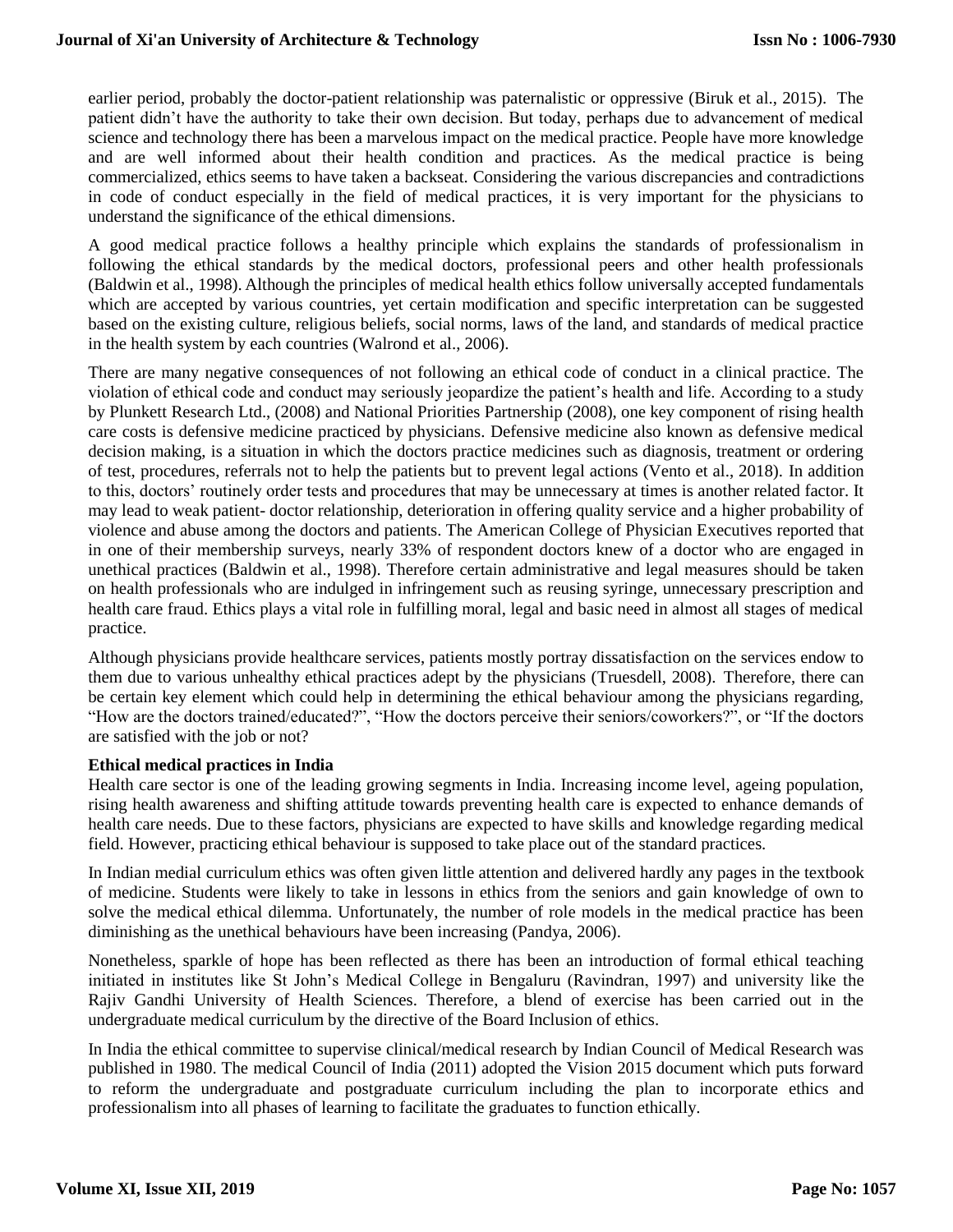Even though regulations have been endorsed and ethics committee has been established in India, clients and patients have complains on medical doctors. Since India has its own culture, education and regulatory system, it is necessary to conduct a research. Moreover there is insufficiency of data exploring practice of ethical behaviour among the physicians in the country. Specifically the present study seeks to give an insight about the various medical care practices being adopted by the hospital physicians as well as to explore the various factors that influence the ethical behaviour of hospital physicians

# **Literature Review**

According to a study by Baker and Hunt (2003) and Roughgarden (2004), a successful manager can significantly impact the ethical behaviours of the referent group within the hospital. Subordinates follow the foot path of the managers representing them as their role model. However, based on the social learning theory (Bandura, 1977) the employees would be motivated and satisfied to follow the ethical behaviour if the managers are perceptible to be ethical. Moreover, ethical climate of an organization can have an impact on the ethical behaviours of the subordinates (Randall & Fernandes, 1991). Deshpande et al., (2006) examined the factors impacting the ethical behaviour of hospital employees. The study revealed that the ethical behaviour of peers had the most significant impact on the ethical behaviour of the employees. Additionally ethical behaviour of the successful managers, education in ethics and gender of the respondents' impacted ethical behaviour. A study was conducted by Anup et al., (2014) on medical and dental professionals of Rajasthan, specified that ethical behaviours practiced by the medical doctors varied with the work experience from 10 to 20 years. Another study conducted in Lahore, Pakistan among the medical doctors showed that medical doctors had poor practice code of ethics (Quratul et al., 2013).

A study conducted among the medical professionals of Rajasthan, signified various practice scores due to their work experiences. Doctors working in government health sector showed healthy practice of ethical principles than those of the private health facilities as the government health facilities have ethical committee that oversees the medical doctors working according to the ethical codes (Anup et al., 2014). For medical doctors to practice health ethics a proper training with respect to clinical expertise and knowledge about the subject matter is necessary. Therefore, medical doctors are expected to know and apply ethical principles in their regular clinical practices (McCabe et al., 2006).

The impact of professional education on ethical behaviour of respondent is also less examined. This can be identified as a critical issue in health care as hospital employees addresses various issues related to ethical implications (Schoderbek & Deshpande, 1996). Although, medical schools necessitate students during their graduation to take ethics course, but issues such as number and timing of ethics courses can have an influence on the professional education.

Another study signifies that there exist a differences in ethical behaviour among male and female is notable (Nazish et al., 2014 & Pandya, 2006). Men tends to behave unethically than that of women (MCI, 2002) as men and women are genetically programmed differently to behave since birth (Anup et al., 2014) Therefore gender role attitudes may lead to perception of unethical behaviour among the men.

In order to pose questions on topics such as ethics, certain influential factors might give socially desirable responses by respondent. The issue can be addressed by measuring for over claiming by respondents. An over claiming scale is to measure the misrepresentation of the responses on the survey (Howitt, 2002 & Tiruneh , 2018). This facilitates to evaluate if the respondent actually does what they claim for the stated behaviour. With notable progress in the medical field, there is rise in many ethical concern associated with healthcare. Despite of regulations, unethical behaviours of the physicians are reported very often, which needs to be handled with various principles and codes of ethics (Deshpande, 2006)

This paper examines various factors that influence the ethical behavior of hospital physicians. Therefore asking about the ethical implications by the hospital physicians can facilitate to portray the changes undergoing in the area of medicine. This will moreover, allow for the ethical analysis and the ways it can be implemented in practice.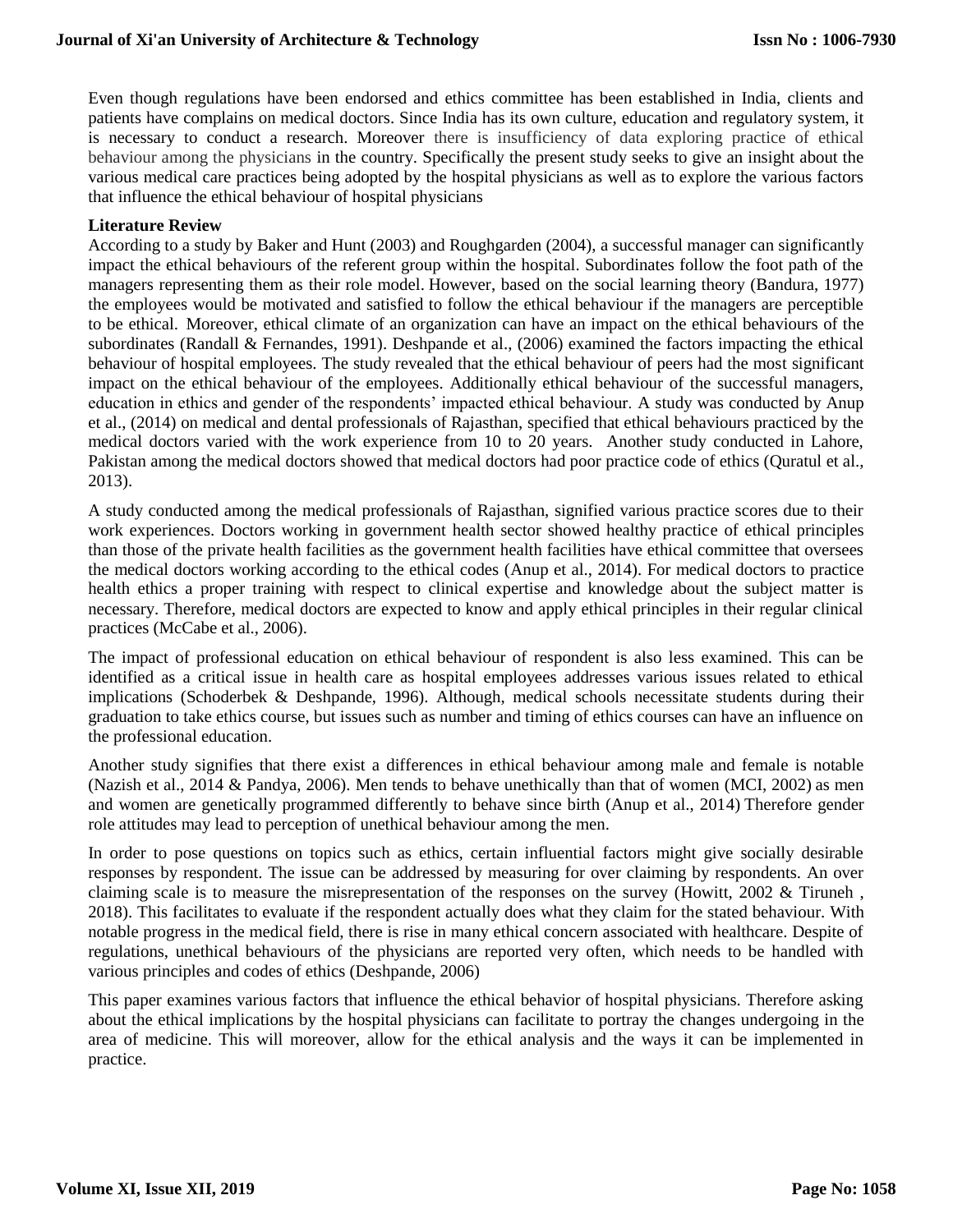# **Need of the study**

- 1. The study aims to give an insight about the various medical care practices which are being adopted in hospitals by the physicians.
- 2. It will help in upgrading ethical standards in order to promote healthy medical care.
- 3. The study aims to offer a valuable framework for establishing standard ethical norms for medical care.

## **Objectives**

As the ethical behaviour reflects the concern of the physician-patient relationship with respect to work satisfaction, ethical optimism and ethical training, this study aims to explore the various dimensions of ethical behaviour among the physicians in the hospital set-up. The study aims to explore the following objectives:

- 1. To find out the correlation between ethical behaviour of physicians with factors such as levels of work satisfaction, ethical behaviour in co-workers, ethical optimism, ethical training and ethical behaviour of self.
- 2. To find out if the ethical behaviour in co-workers will impact the ethical behaviour of the individuals.
- 3. To find out if ethical behaviour of successful physicians will impact the ethical behaviour of the subordinates.
- 4. To find out if the respondents believe that ethical training will help them in exhibiting ethical behaviour at their workplace.
- 5. To identify the impact of demographic variables (gender, education level, work experience and age) on the practice related code of ethics among the physicians.
- 6. To explore the gender differences on the basis of factors like work satisfaction, ethical behaviour in coworkers, education in ethics and ethical optimism.

# **HYPOTHESES**

- H1: Levels of work satisfaction, ethical behaviour in co-workers, ethical education and ethical behaviour of self will correlate significantly with practice related code of ethics.
- H2: The ethical behaviour in co-workers has an impact on the practice related code of ethics among the physicians.
- H3: Ethical behaviour of successful physicians (ethical optimism) has an impact on the practice related code of ethics among the physicians.
- H4: Ethical education among the respondents helps them in exhibiting ethical behaviour at their workplace.
- H5: The demographic variables (work experience, age, gender and educational level) have an impact on the practice related code of ethics.
- H6: Male and female physicians differ on the basis of factors like work satisfaction, ethical behaviour in coworkers, education in ethics and ethical optimism.
- H7: Female respondents are more likely to behave ethically than the male respondents

# **Methodology**

#### **Research design**

A descriptive research design was used to obtain information on the ethical behaviour among the physicians. Primary data was collected on a one to one basis from 114 physicians.

#### **Data collection**

In the present study, socio-demographic data sheet as well as standardized questionnaires was applied to a heterogeneous population of physicians in Assam. The targeted respondents come from different gender, age group, education level and work experience. The responses were collected by visiting different hospitals in order to encompass a better coverage of responses.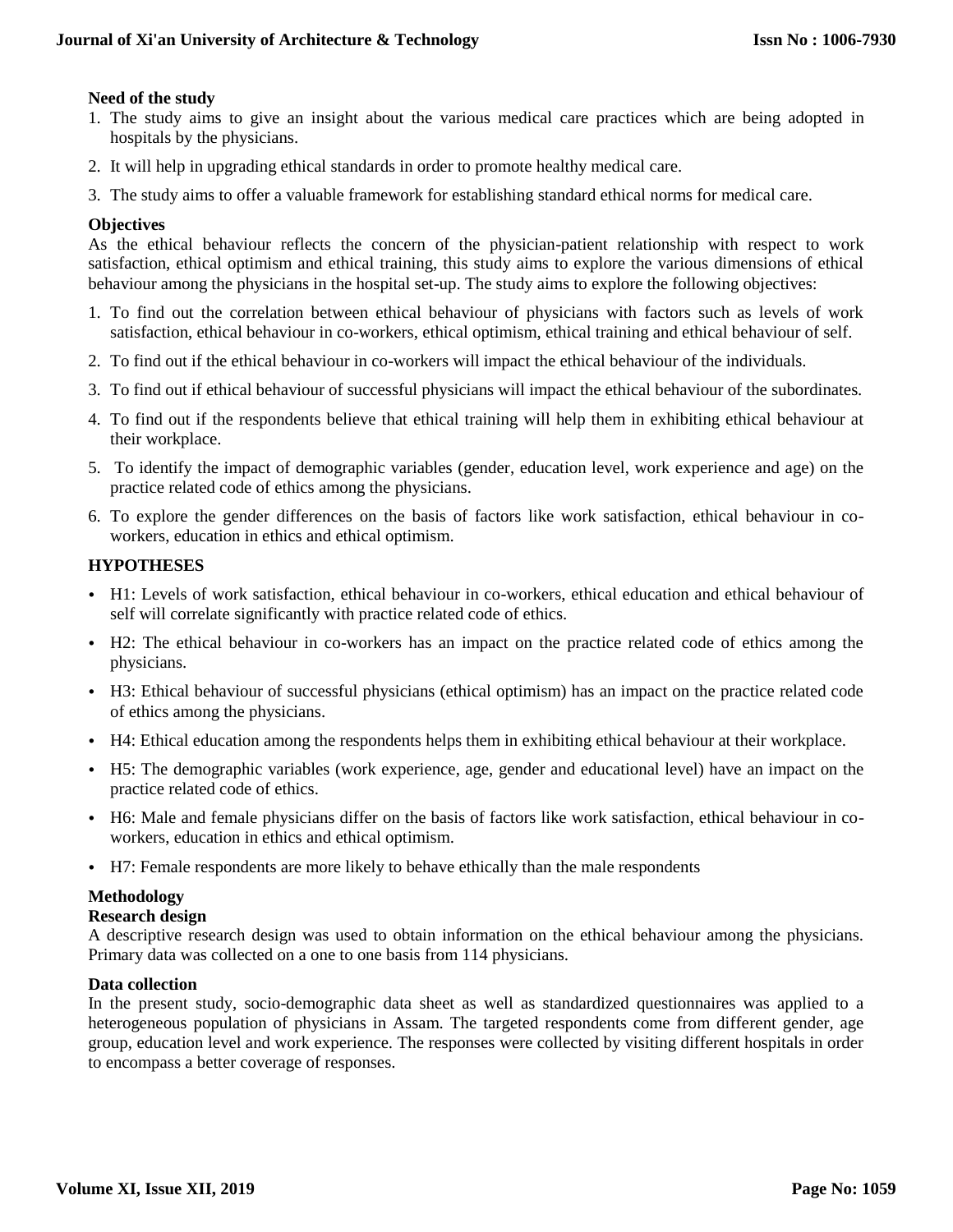# **Sample Size**

For the present study, the targeted respondents were the general practitioners and the specialist in the medical ground belonging from 4 government and 6 private hospitals from the selected district of Assam. The geographical location used for the study is Assam, a north-east state of India. Out of 33 districts, three districts, namely, Kamrup, Nagaon and Sonitpur districts were taken into consideration for the collection of data. As Assam is considered as the hub of northeast region and Guwahati is the gateway, medical facilities have the highest standard among all other states. Therefore, data was collected from different hospitals of Assam, regarding Kamrup and the nearest districts. 114 samples comprising of male (56) and female (58) respondents were selected. The sample size was decided regarding the total hospitals. Age of the participants was grouped accordingly: 25-29 years, 30-34 years and above 34years. To accomplish the objectives, purposive sampling technique was used. Purposive sampling technique was used for the study so as to produce the sample that can be a representative of the required population.

# **Inclusion criteria**

- Participants from medical background
- Full time physicians
- Age group (25 years and above)
- Both male and female
- Residence of Assam
- Respondents who have given their consent

# **Ethical consideration**

- Permission was taken from the institution/hospital for data collection
- Informed consent of the participants was taken
- Confidentiality: Ensuring privacy and confidentiality of personal information
- Non-inclusion of subject's personal information in data files

# **Tools for the study**

The following tools were used for the purpose of collecting data

- 1. Socio-demographic data sheet (self, 2019): Socio-demographic data sheet consist of the personal records of the respondents like age, gender, education level , level of satisfaction and work experience
- 2. Practice related code of ethics: Practice related code of ethics is a questionnaire developed, based on the Ethiopia's health professional code of ethics (Hunt et al., 1984). Practice related code of ethics is assessed using 16 practice based questions related to medical practice. Scoring is done on a 5-point likert scale.
- 3. For the "Ethical behaviour of self and ethical behaviour of co-workers scale" 4 mirror items were developed to measure ethical behaviour of self and co-workers (Deshpande et al., 2006). The items were measured on a 4-point likert scale. The cronbach's alpha for ethical behaviour of self and ethical behaviour of co-workers are .71 and .83 respectively.
- 4. "Ethical optimism" is measured for the study of ethical problems of marketing researchers (Koh & El'Fred, 2001). It is measured using 6 items on a 4-point likert scale. Cronbach's alpha is .83.
- 5. "Education in ethics" was measured on a 4-point likert scale using one item, "My professional education prepared me to address ethical issues at work".

# **Result and discussion**

# **Demographic profile of respondents**

To portray the sample, demographic profile of the respondents such as sex, age, education, work experience and level of satisfaction were assessed. Sex  $(M=1.51, S.D. = .50)$  was coded as male and female. Education  $(M=$ 1.46, S.D.  $= .50$ ) was coded as general practitioner and specialist. Age (M= 35.07, S.D.  $= 10.89$ ) of the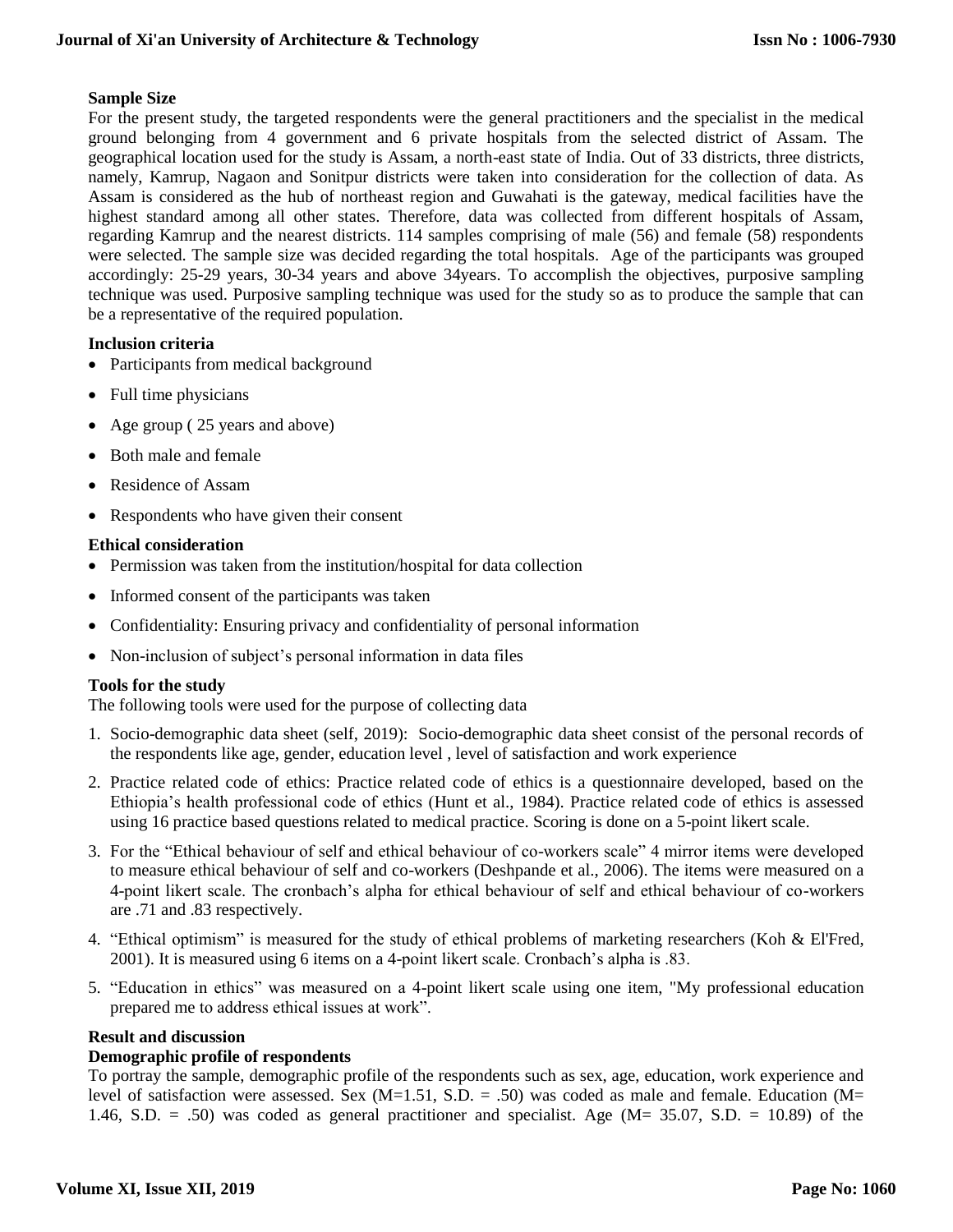participants was coded with the following levels: 25-29 years, 30-34 years and above 35 years. Work experience  $(M= 8.9, S.D. = 2.98)$  was coded as less than 4 years, 4-8 years and more than 8 years. Level of satisfaction  $(M=$ 2.04, S.D. = .90) on work was measured with 5 levels: very satisfied, satisfied, unsure, dissatisfied and very dissatisfied.

| Characteristics       | Categories           | Frequency      | Percentage %   |  |  |
|-----------------------|----------------------|----------------|----------------|--|--|
| Sex                   | Male                 | 56             | 49.1 %         |  |  |
|                       | Female               | 58             | 50.9%          |  |  |
| Age                   | 25-29 yrs            | 44             | 38.6%          |  |  |
|                       | 30-34 yrs            | 30             | 26.3 %         |  |  |
|                       | $>34$ yrs            | 40             | 35.1 %         |  |  |
| Education             | General practitioner | 61             | 53.5 %         |  |  |
|                       | Specialist           | 53             | 46.5%          |  |  |
| Work experience       | <4 years             | 67             | 58.8%          |  |  |
|                       | 4-8 years            | $\overline{4}$ | 3.5 %          |  |  |
|                       | $>8$ years           | 43             | 37.7 %         |  |  |
| Level of satisfaction | Very satisfied       | 32             | 28.1 %         |  |  |
|                       | Satisfied            | 58             | 50.9%          |  |  |
|                       | Unsure               | 12             | 10.5 %         |  |  |
|                       | Dissatisfied         | 12             | 10.5 %         |  |  |
|                       | Very dissatisfied    | $\overline{0}$ | $\overline{0}$ |  |  |

TABLE 1: Demographic characteristics of the sample

*Self, 2019*

Education wise, 53.5% respondents working in the hospitals were general practitioners, followed by 46.5% specialist. As far the work experience of the respondents is concerned, majority (58. 8%) of the respondents with work experience less than 4 years, followed by 37.7 % more than 8 years. Only 3.5 % of the respondents were found to have work experience between  $4 - 8$  years.

Considering the level of satisfaction, 50.9% respondents were satisfied, followed by 28.1% as very satisfied with their job. Only 10.5 % respondents were found to be unsure and dissatisfied with their job.

# **Testing of hypotheses**

*TABLE II: Mean, SD and coefficient of correlation among levels of work satisfaction, ethical behaviour in coworkers, ethical optimism, education in ethics, ethical behavior of self with practice related code of ethics of the physicians*

| Variables                                | Mean | <b>SD</b> | Satisfaction | Ethical     | Ethical  | Education | Ethical     | Practice |
|------------------------------------------|------|-----------|--------------|-------------|----------|-----------|-------------|----------|
|                                          |      |           | in work      | behavior of | optimism | in ethics | behavior of | codes of |
|                                          |      |           |              | coworkers   |          |           | self        | ethics   |
| Work                                     | 2.04 | .90       |              |             |          |           |             |          |
| Satisfaction                             |      |           |              |             |          |           |             |          |
| Ethical                                  | 8.17 | 2.70      | $.22*$       |             |          |           |             |          |
| $\bullet$<br>behavior<br>1n<br>coworkers |      |           |              |             |          |           |             |          |

**Volume XI, Issue XII, 2019**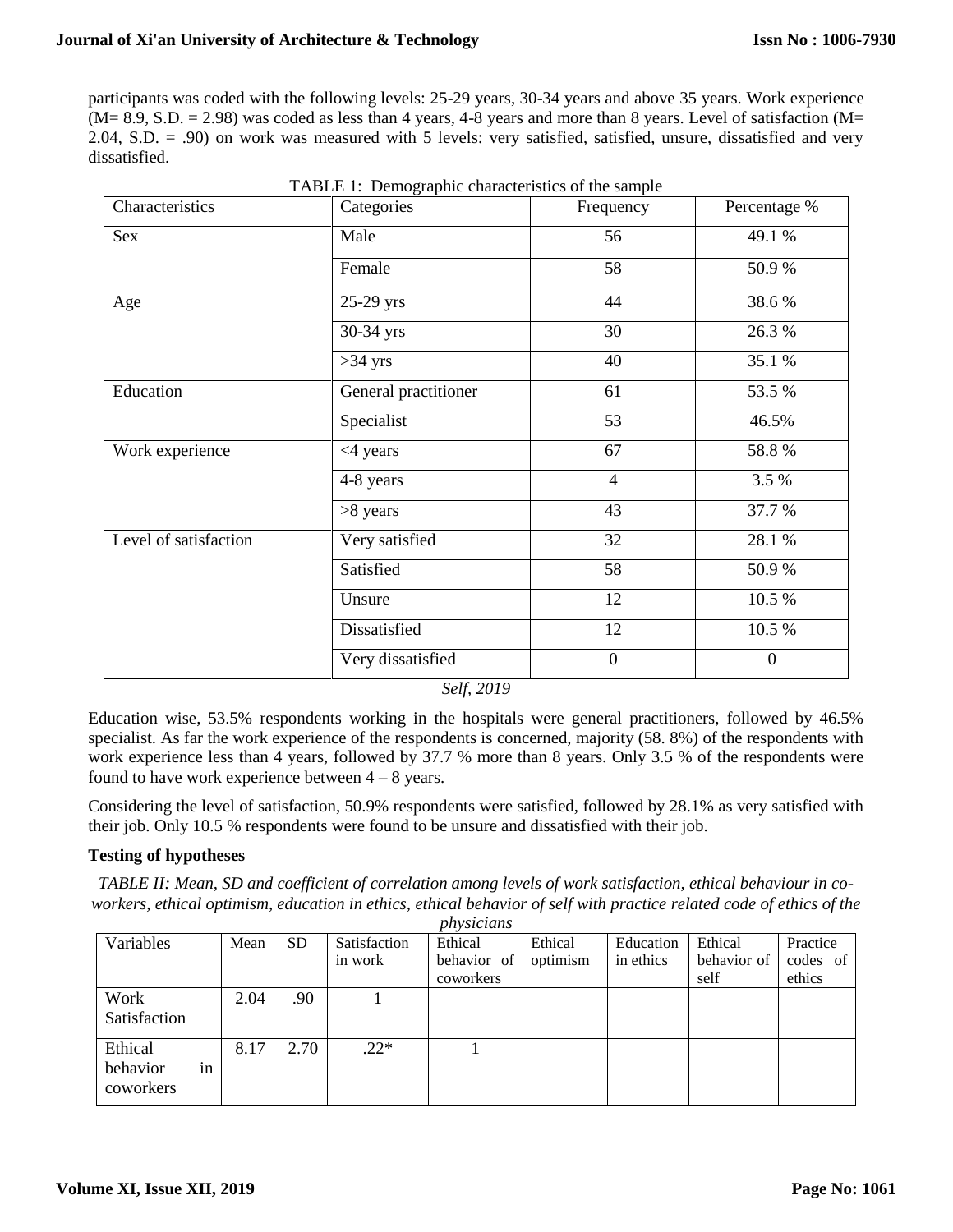| Ethical<br>optimism         | 14.05 | 2.43 | .12     | $.34**$ |         |         |         |  |
|-----------------------------|-------|------|---------|---------|---------|---------|---------|--|
| Education<br>in<br>ethics   | 3.08  | .81  | $-.07$  | $.43**$ | $-.10$  |         |         |  |
| Ethical<br>behavior of self | 7.71  | 2.17 | $.28**$ | $.65**$ | $.38**$ | $.31**$ |         |  |
| Practice codes<br>of ethics | 48.84 | 8.74 | $.35**$ | $.18*$  | .07     | $-.14$  | $.34**$ |  |

\* Correlation is significant at the 0.05 level (2-tailed)

\*\*Correlation is significant at the 0.01 level (2-tailed)

Table II represents the mean, standard deviation, pearson's correlation among all the variables. The significant correlations are shown in the diagonal pattern. The level of work satisfaction, ethical behaviors in co-workers, ethical optimism, education in ethics and ethical behaviour of self has correlated significantly with practice code of ethics**.** However there are inter-correlations among the variables that could impact the significance of the hypothesized relationship. Earlier study explored the relationship among the ethical behaviour, ethical optimism and education on ethics. Correlation analysis showed that the mentioned variables correlated with the ethical behaviour of the respondents (Miao et al., 2017).

Considering level of satisfaction and work ethics (Sloane & Williams, 2000) a strong relationship between the two depicts increase in work satisfaction will add to ethical behaviour. The significant relationship between ethical optimism and ethical behaviors of self might be due to the fact that the successful managers are perceived as a role model that might motivate the employees for ethical behaviours (Gordon & Parsi, 2002). Moreover ethical behaviour of co-workers/peers has an important influence on the employees due to outcome of social learning theory (Bandura, 1977). Therefore, hospitals should hire and promote ethical employees for the betterment of the organization (Baker & Hunt, 2003)

Since, levels of work satisfaction, ethical behaviour in co-workers and ethical behaviour of self correlates significantly with ethical behaviour of the physicians. Therefore, we fail to reject the hypothesis.

| Dimensions                         | Gender | N  | Mean  | <b>SD</b> | t-value |                 |
|------------------------------------|--------|----|-------|-----------|---------|-----------------|
| <b>Work Satisfaction</b>           | Male   | 56 | 1.77  | .90       | 3.24    | Significant     |
|                                    | Female | 58 | 2.30  | .82       |         |                 |
| Ethical behaviour in<br>co-workers | Male   | 56 | 2.86  | .91       | 0.69    | Non-Significant |
|                                    | Female | 58 | 3.30  | .62       |         |                 |
| <b>Education</b> in ethics         | Male   | 56 | 8.35  | 2.91      | 2.98    | Significant     |
|                                    | Female | 58 | 8.0   | 2.48      |         |                 |
| Ethical optimism                   | Male   | 56 | 14.56 | 2.50      | 2.27    | Significant     |
|                                    | Female | 58 | 13.54 | 2.60      |         |                 |

*TABLE III: Mean, SD and t-value among male and female respondents on the basis of factors like work satisfaction, ethical behaviour in co-workers, education in ethics and ethical optimism*

\* Correlation is significant at the 0.05 level (2-tailed)

\*\*Correlation is significant at the 0.01 level (2-tailed)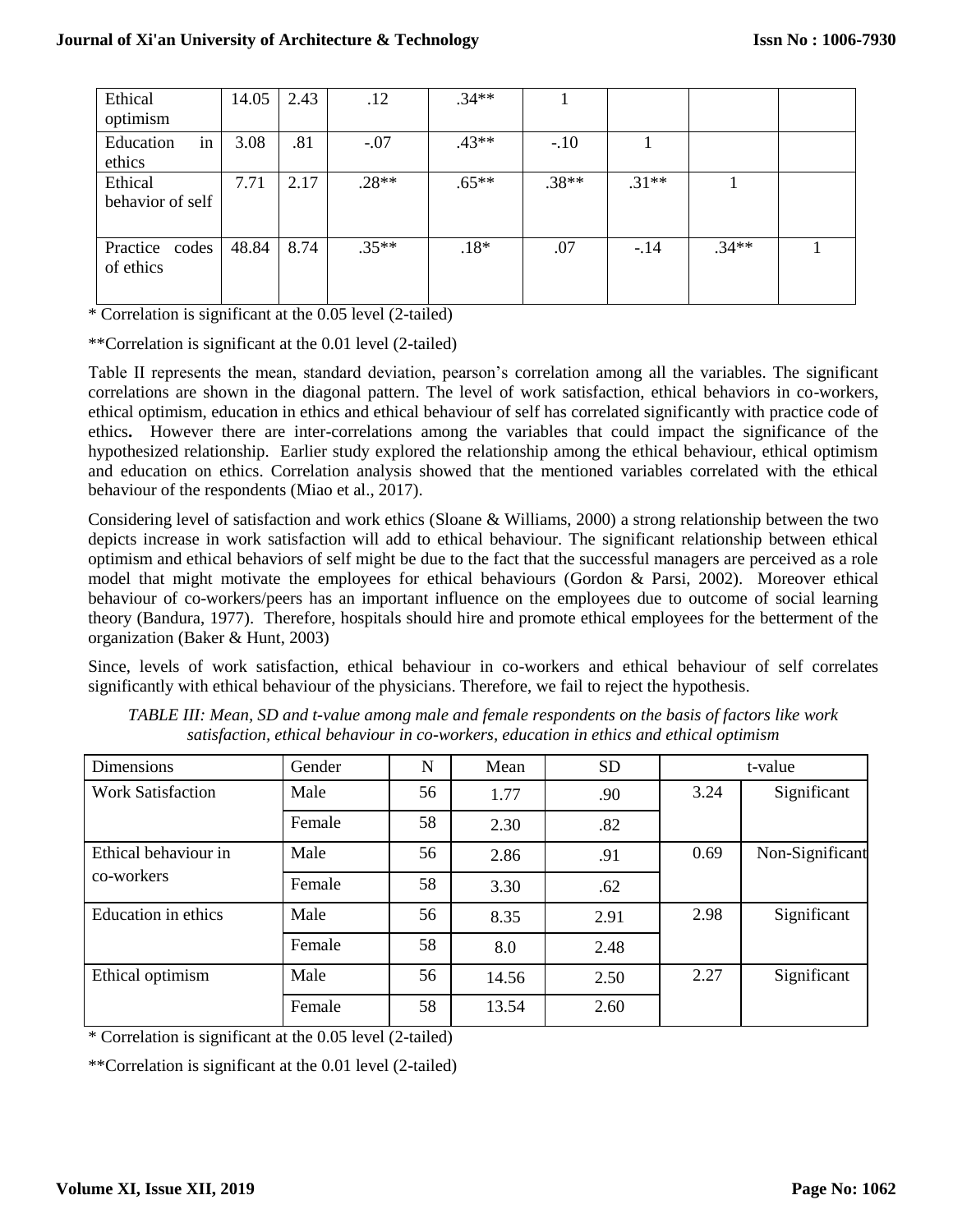# **Journal of Xi'an University of Architecture & Technology**

Results of gender difference are presented in Table III. The mean score indicated that females seems to be higher on satisfaction in the job, while male seems to be higher on ethics in education and ethical optimism. Previous studies line up with the present result showing that female doctors are more satisfied with their job. With respect to individual job characteristics, male doctors have more night shifts and more working hours which might exhaust the male physicians( Roxas & Stoneback, 2004).. Moreover females have lower expectation about jobs, and place less significance on promotion, leading to greater satisfaction in the job (Baldwin et al., 1998). Since males are higher on ethical optimism, study on social learning by Bandura (1965), highlighted that males are twice as likely to learn by observing others behaviour. This might be the fact that males are high on ethical optimism.

Since a significant gender difference was found on factors such as work satisfaction, education in ethics and ethical optimism. Therefore, we fail to reject the hypothesis.

*TABLE IV: Impact of demographic data, ethical optimism, education on ethical behaviour and ethical behaviour of co-workers on the physicians*

|                                         |                         | Model 1         |          | Model 2                 |                 |           |  |
|-----------------------------------------|-------------------------|-----------------|----------|-------------------------|-----------------|-----------|--|
| Independent variable                    | Practice code of ethics |                 |          | Practice code of ethics |                 |           |  |
|                                         | B                       | SE <sub>B</sub> | T        | $\mathbf{B}$            | SE <sub>B</sub> | T         |  |
| Gender                                  | 1.69                    | 1.69            | .99      | $-2.41$                 | 1.92            | $-1.25$   |  |
| Age                                     | 4.41                    | 1.78            | $2.47**$ | 3.02                    | 1.67            | 1.80      |  |
| Work experience                         | 3.51                    | 1.61            | $2.18*$  | $-.45$                  | 1.64            | $-.27$    |  |
| <b>Education</b> level                  | 2.83                    | 1.72            | 1.64     | 2.89                    | 1.60            | 1.80      |  |
| Ethical behaviour of self               |                         |                 |          | 1.26                    | .52             | $2.41**$  |  |
| Ethical<br>behaviour<br>of<br>coworkers |                         |                 |          | .56                     | .28             | $2.02*$   |  |
| Ethical optimism                        |                         |                 |          | $-42$                   | .35             | $-1.19$   |  |
| <b>Education</b> in Ethics              |                         |                 |          | .08                     | 1.08            | $2.27*$   |  |
| Level of satisfaction                   |                         |                 |          | 3.34                    | .91             | $3.67***$ |  |
| $R^2$                                   | .08                     |                 |          | .29                     |                 |           |  |
| $\Delta R^2$                            | .05                     |                 |          | .23                     |                 |           |  |
| $\boldsymbol{F}$                        | 2.56                    |                 |          | 4.80                    |                 |           |  |
| $\boldsymbol{P}$                        | .043                    |                 |          | .000                    |                 |           |  |

Hierarchical logical regression

\* Correlation is significant at the 0.05 level (2-tailed)

\*\*Correlation is significant at the 0.01 level (2-tailed)

The hierarchical multivariate analysis presented in the Table IV revealed a stronger significance of the proposed relationship. The hierarchical regression proposed that the demographic variables contributed significantly to the regression Model I ( $F = 2.56$ ,  $P < .05$ ). Introducing the other variables such as ethical behaviour of self and coworkers, ethics in education, ethical optimism and level of satisfaction have made alteration in  $\mathbb{R}^2$  in Model II which was significant,  $(F= 4.80, p<0.01)$ . The most important predictors of practiced code of ethics in Model II are ethical behaviour of self, level of education and satisfaction in work.

For practiced code of ethics it is viewed that in Model I, age and work experience seems to have a positive effect. This finding proves that age is one of the key factors, as there is a distinct age variation in determining the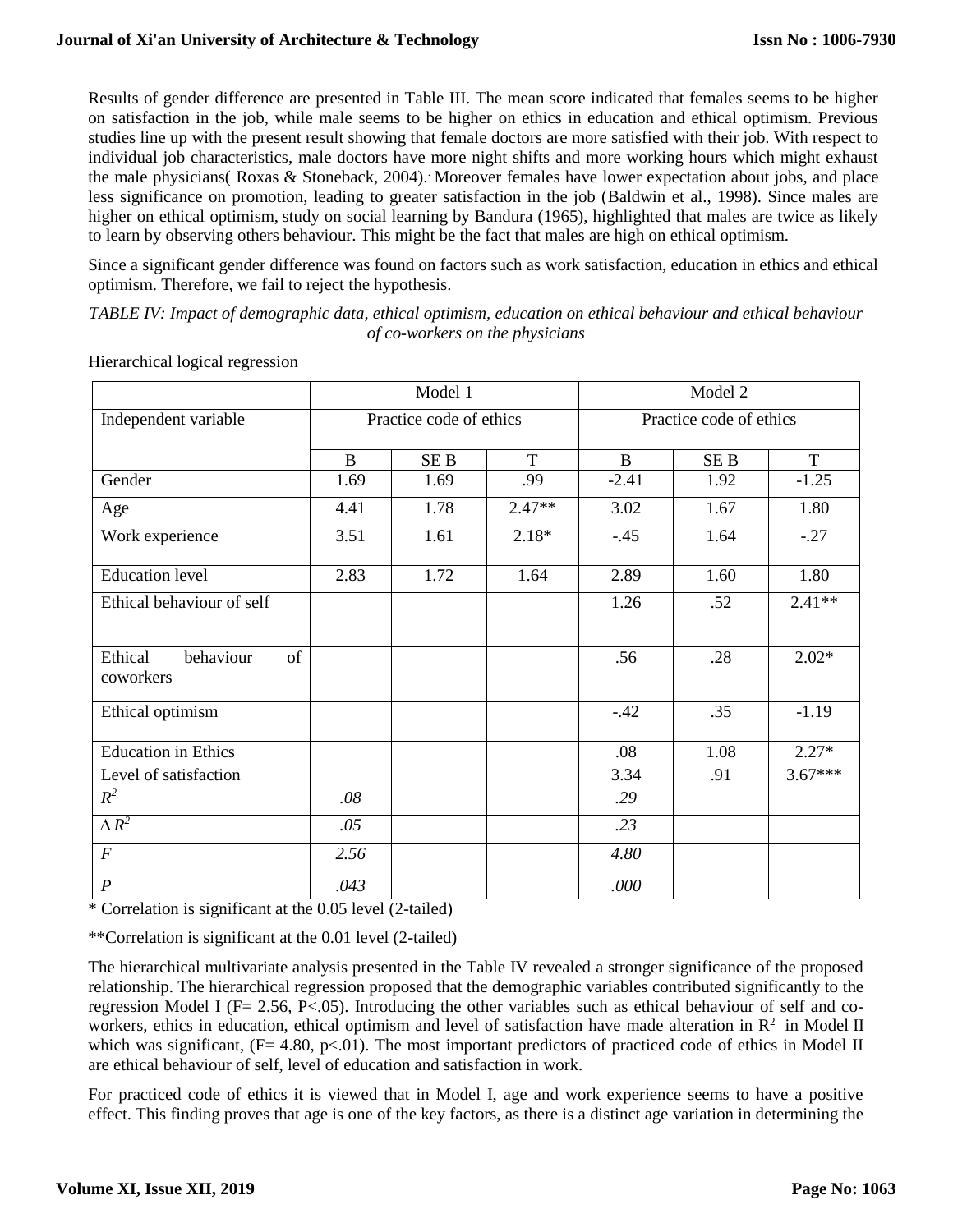ethical behaviour. The good practice of code of ethics might be higher among the age group (25-29) years than those of the older adults. This might be because the younger physicians are new in the medical sector and are eager to practice appropriately what they have been trained in the medical school. Another possible explanation supporting the positive effect of work experience might be the commitment and interest of physicians for their work. Moreover physicians can gather more knowledge with the increase of work experience, which might facilitate to understand what is right and what is wrong to practice code of ethics (Andrews, 2005). Since the demographic variables (work experience and age) have an impact on the ethical behaviour of the physicians. Therefore, we fail to reject the above mentioned hypothesis.

In Model II, it is seen that, ethical behaviour of self, ethical behaviour of co-workers, ethics in education and satisfaction in work has a significant impact on practice code of ethics. Earlier researches have also shown that behaviour of the co-workers had an impact on the ethical behaviour of the respondent. These finding are found to be consistent with social learning theory which states that the behaviour of others have an impact on the behaviour of the individual (Bandura, 1977).

Though in the study, the result showed that actions of successful physicians did not impact the ethical decisions of the individuals. There is considerable scope that employees often take cues for the success, professionalism as well as ethical code of practice within the organization from the behaviour and action of the successful managers/physicians (Corderio, 2003).

Since Ethical behaviour of successful physicians (both general and specialist) didn't have an impact on the ethical behaviour of the subordinates. Therefore we fail to accept the hypothesis due to insufficient substantial evidences.

Studies have shown that courses on ethics were integrated during the medical education (Singh et al., 2016) which might lead to healthy practice of codes among the physicians. Nevertheless, education in ethic was seen to have an impact on practicing ethical behaviour .Therefore, there is an urgent need of incorporating ethics related curriculum with proper theoretical and practical aspects in every medical discipline. For future research, it is important to understand the impact of the number and timing of the ethical course on professional education that will facilitate to address ethical issues in the workplace.

Apart from education, level of satisfaction in work is vital for maintaining the ethical principles. Lack of motivation for work, unfavorable environment, working at numerous health facilities may lead to exhaustion contributing to poor ethical behaviour (Quratul, 2013). Although no significant impact on practice code of ethics was found with respect to gender in the present study, previous studies showed that female are more likely to behave ethically (Ravindran, 1997). The fact that apart from the genetic makeup gender role attitude might leads to the differences. While other studies found no difference between male and female on ethical behaviour (Roxas & Stoneback, 2004) which lined up with the present study.

Since, the ethical behaviour in co-workers, ethical training among the respondents and level of work satisfaction has an impact on the ethical behaviour of the individuals. Therefore, the three hypotheses have been accepted. However, we fail to accept the hypothesis due to insufficient substantial evidences which is "female respondents are more likely to behave ethically than the male respondents".

The poor practice of ethical principles in the hospital settings demands weak implementation of ethical codes. This might make possible for lower standard services and prevalence of violence and abuse. Unhealthy codes of ethics might result in worsening of health conditions; intensify expenses, needless surgery as well as death. Moreover, the client/patient might suffer from psychological imbalance hampering the doctor-patient relationship. Henceforth, the clients/patients should be aware of the medical services and the rights, ask the doctors about the health status such as diagnosis and treatment. This might make the doctors more careful in proving the medical services, contributing to good practice of ethics.

Previous researchers have suggested beginning codes and principles of ethics which might promote ethical behaviour among the employees raising the overall organizational standards. Individual features like Machiavellianism and locus of control may impact the ethical decision (Bossoff & Zyl, 2011). Therefore, during the hiring process of the employees HR department can screen these factors. Human Resource Management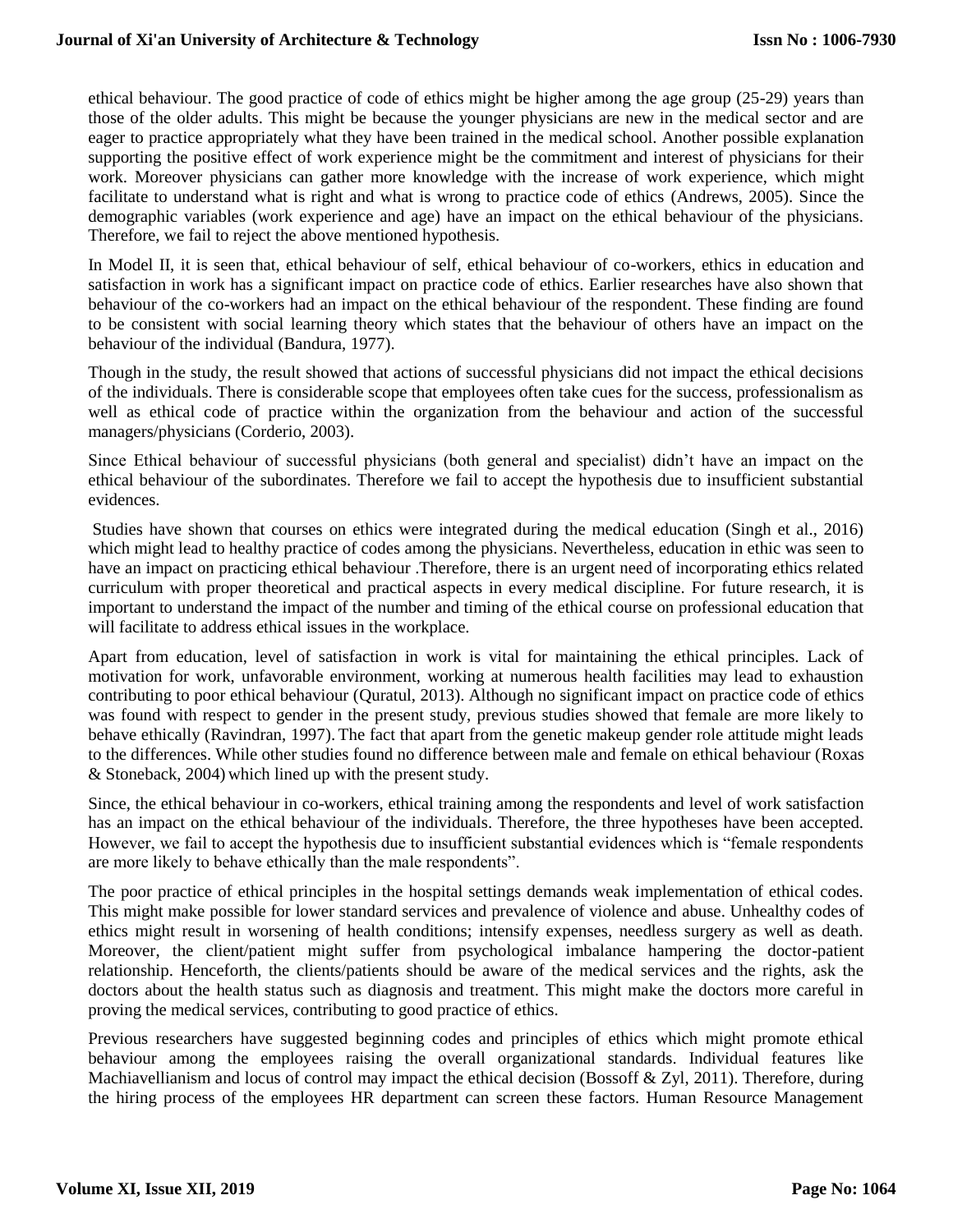conducted a survey, where they found more than 80% of the respondents wanted their organization to consider personal ethics and off-the-job behaviour while making decisions for hiring and promotion.

In India, medical ethics are highlighted in research but mostly ignored in clinical practice. Although there are ethical committees in the institution, they focus on the research studies. It is imperative to understand that clinical ethics and research ethics are quite different. The regulations formulated for professional conducts must be made aware, facilitating for better knowledge about the practical aspect among the physicians.

#### **Limitation of the Study**

- Participants' practices were self-reported and their responses may have reflected what they believed were appropriate.
- The study involved only few hospitals in the state of Assam, the results may not necessarily be representative to all hospital healthcare providers.
- The number of physicians may not have represented the whole population.

#### **Conclusion**

Practicing code of ethics among the physicians was found to be high. Age, education level, work experience, level of satisfaction, ethical behaviour of coworkers and ethics in education was found to be significantly associated with practice of code of ethics. Therefore it is vital to change the attitude of physicians and have adequate knowledge and awareness about the ethical codes through training, increasing public awareness about the health care deliverance, client/patient rights, establishing ethical committee in the institution, strengthening practical based education, proper medical ethics course and reporting of unethical conducts. Moreover, conferences, symposium and workshops can be conducted for sensitizing the physicians. This will aid to avoid illegal actions as well as protect the well being and confidentiality of the patients. Implementing the code of ethics and establishing the system in the institute may help to identify the root cause of various complains and grievances related to the violation of ethics.

### **Acknowledgement**

The author would like to thank all the physician participants who participated during the collection of data for the study.

#### **References**

- 1. Andrews, L. W. (2005). The Nexus of Ethics. *HR Magazine*, 50, 52-57.
- 2. Anup, N., Himanshu, K., Gautam, B., Sonia, P. & Swasti, T. (2014). Knowledge, attitude & practices regarding Ethics & Law amongst medical and dental professionals in Rajasthan. *Journal of Dental and Medical Sciences 13*(5), 102-109.
- 3. Australian Medical Council (2009). Good Medical Practice: A Code of Conduct for Doctors in Australia.
- 4. Baker, T. L., & Hunt, T. G. (2003). An Exploratory Investigation into the Effects of Team Composition on Moral Orientation*. Journal of Managerial Issues*, *15,* 106-119.
- 5. Baldwin, D. J., Daugherty, S. R., & Rowley, B. D. (1998). Unethical and unprofessional conduct observed by residents during their first year of training. *Academic Medicine, 73*(11),1190-1200.
- 6. Biruk, L., Mesafint, A., Yeweyenhareg, F., Abiy, H., & Yeneneh, G. (2015). Analysis of Medical Malpractice Claims and Measures Proposed by the Health Professionals Ethics Federal Committee of Ethiopia: Review of the Three Years Proceedings. *Ethiopian Medical Journal*, *53* (Supp 1).
- 7. Bossoff, E., & Zyl, V. E. (2011). The relationship between locus of control and ethical behaviour among employees in the financial sector. *Koers, 76*(2), 283-303.
- 8. Cordeiro, W. P. (2003). The Only Solution to the Decline in Business Ethics: Ethical Managers. *Teaching Business Ethics*, *7*, 265-277.
- 9. Deshpande, S. P. (1996). Ethical Climate and the Link Between Success and Ethical Behavior. An Empirical Investigation of a Non-Profit Organization. *Journal of Business Ethics, 15*, 315-320.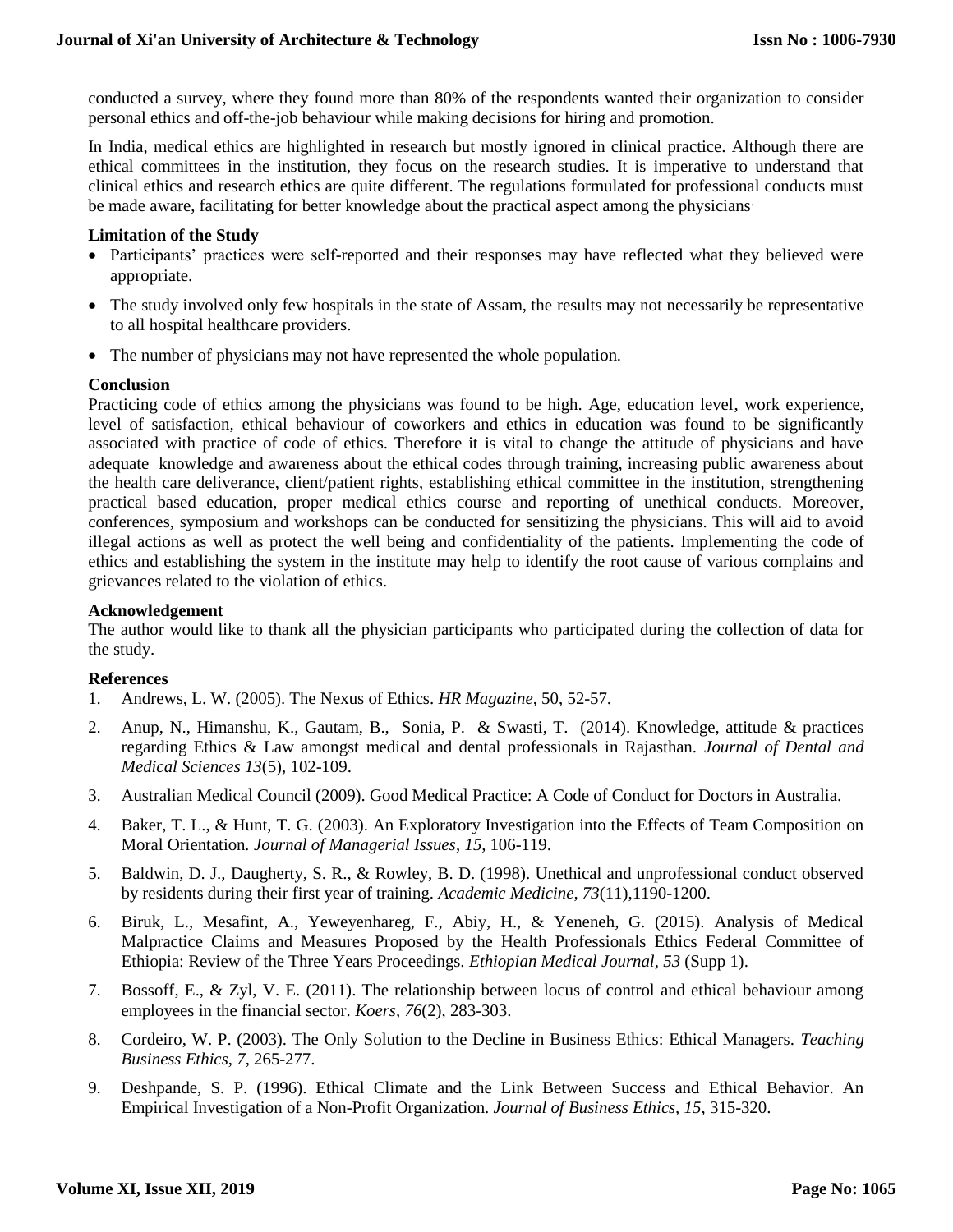- 10. Deshpande, S. P., Joseph, J., & Prasad, R. (2006). Factors Impacting Ethical Behavior in Hospitals. *Journal of Business Ethics, 69*, 207-216.
- 11. Gordon, E. J., & Parsi, K. P. (2002). It's Alive! Giving Birth to Research Ethics Education. *American Journal of Bioethics*, *2*, 65-66.
- 12. Howitt, M. (2002). Medical Ethics. Barbados Association of Medical Practitioners Bulletin. 152- 155.
- 13. Hunt S. D., Chonko, L.B., & Wilcox J. B. (1984). Ethical Problems of Marketing Researchers' *Journal of Marketing Research*, *21*, 309-324.
- 14. Koh, H. C., & El'Fred, H. (2001). The link between organizational ethics and job satisfaction: A study of managers in Singapore. *Journal of Business Ethics*, *29*(4), 309-324.
- 15. Kumar, S., & Rai, K. A.(2019). *Business Ethics*, Cengage Publisher.
- 16. McCabe, C. M., Ingram, R. & Conway, M. (2006). The Business of Ethics and Gender. *Journal of Business Ethics, 64*, 101-116.
- 17. Medical Council of India (2002). Professional Conduct, Etiquette and Ethics-Regulations.
- 18. Medical Council of India. Vision 2015. MCI: New Delhi; 2011 Mar 29.
- 19. Miao Y, Li L., & Bian Y. (2017). Gender differences in job quality and job satisfaction among doctors in rural western china. *Health service research*, *17,* 848.
- 20. Nazish, I., Imran, I., Masood, J. & Nauman, M. (2014) Health ethics education: knowledge, attitudes and practice of healthcare ethics among interns and residents in Pakistan*. Journal of Postgraduate Medical Institute*, *28*(4), 383-389.
- 21. O'Fallon, M. J., & Butterfield, K. D. (2005). A Review of the Empirical Ethical Decision-Making Literature: 1996-2003. *Journal of Business Ethics 59*, 375-413.
- 22. Pandya, S. K. (2006). Clinical ethics: A practical approach. *National Medical Journal of India*, *19*, 340-1
- 23. Quratul, A., Sidrah, L., Syed, T., & Sajid, A. (2013). The Study of Knowledge, Attitude and Practice of Medical Law and Ethics among Doctors in a Tertiary Care Hospital in Lahore, Pakistan. *ANNALS, 19*(1), 59.
- 24. Randall, D. M., & Fernandes, M. F. (1991). The Social Desirability Response Bias in Ethics Research. *Journal of Business Ethics, 10,* 805-817.
- 25. Ravindran, G. D. (2008). Medical ethics education in India*. Indian Journal of Medical Ethics, 5* (1).
- 26. Ravindran, G. D., Kalam, T., Lewin, S., & Pais, P. (1997). Teaching medical ethics in a medical college in India. *National Medical Journal of India*, *10,* 288-9.
- 27. Roughgarden, J. (2004). Evolution's Rainbow: Diversity, Gender, and Sexuality in Nature and People, *University of Californian Press.*
- 28. Roxas, M. L. & Stoneback, J. Y. (2004). The Importance of Gender Across Cultures in Ethical Decision.
- 29. Sanmukhani, J. & Tripathi B. C. (2011). *Indian Journal of Pharmaceutical Science*, *73*(2), 125-130.
- 30. Schoderbek, P. P. & Deshpande, S. P. (1996). Impression Management, Over claiming, and Perceived Unethical Conduct: The Role of Male and Female Managers. *Journal of Business Ethics, 15,* 409-414.
- 31. Singh, S., Sharma, P.K., Bhandari, B. & Kaur, R. (2016). Knowledge, awareness and practice of ethics among doctors in tertiary care hospital. *Indian journal of pharmacology*, *48*(1), 89-93.
- 32. Sloane, P. J., & Williams, H. (2000). Job satisfaction, comparing earnings, and gender*. Labour, 14*(3), 473- 505.
- 33. Tiruneh, A. M., & Ayele T. B (2018). Practice of code of ethics and associated factors among medical doctors in Addis Ababa, Ethiopia. *PLoS ONE* , *13*(8)